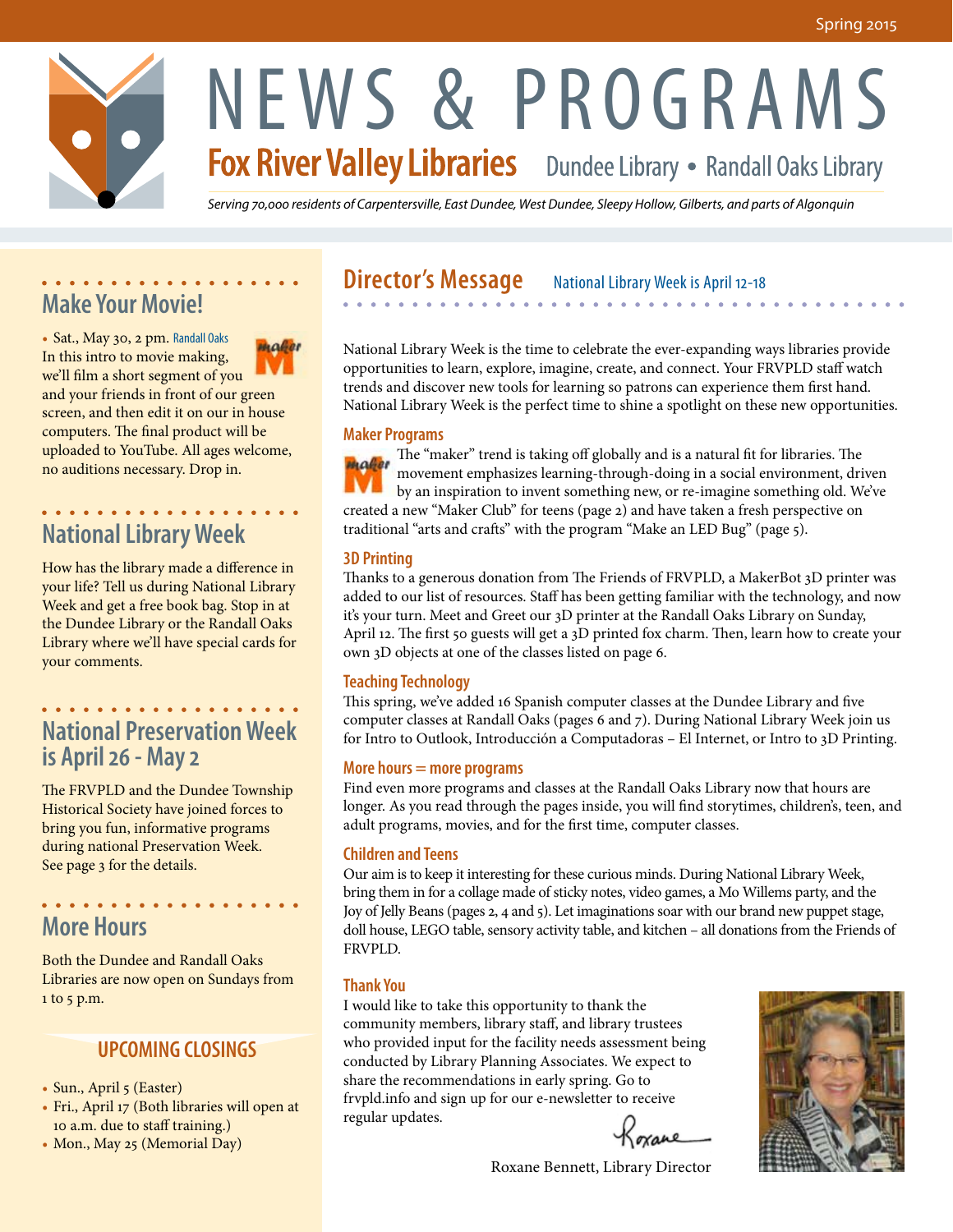

### **Teen Tech Week is March 8 - 14**

#### **Simple Circuit Light Boxes (NR)**

- Tues., March 10, 4 p.m., Dundee
- Thurs., March 12, 4 p.m., Randall Oaks

Create little light boxes using a simple circuit.

#### **QR Code Scavenger Hunt (NR)**

#### • March 8 - 14, Dundee & Randall Oaks

It's a high tech scavenger hunt. Get started at the Information Desk and follow the clues. Use any device with a QR code reader app; everyone who finishes gets a prize. Work alone or as part of team.

#### **Minecraft Meetup (NR)**

• Thursdays: March 12, April 9, and May 14, 6:30 to 7:30 p.m. Dundee Bring your device and make new Minecrafting friends.

#### *Insurgent* **Movie Release Party (R)**

- Mon., March 23, 2 p.m., Dundee Create *Divergent*-inspired duct tape cuff bracelets,
- answer trivia and talk about the book and the movie.

#### **Craft Lab: Duct Tape Projects (R)**

• Thurs., March 26, 2 p.m., Randall Oaks Who knew? Duct tape wallets, flower pens, bracelets, and phone cases.



#### **Pay for College Without Going Broke (R)**

• Tues., March 31, 7 p.m., Dundee My College Planning Team offers tips on how to select the right college, maximize your application and find creative ways to finance your college education.

(R) Register at www.frvpld.info /(847) 428-3661, press 3 / In Person (NR) No registration required.

# Summer volunteer jobs for students entering Grades 8-12

Become a Teen Volunteer at the Dundee Library or the Randall Oaks Library, assisting with the eight-week Summer Reading Program (Monday, June 1 through Saturday, July 25). Pick up your application at either library or send an email to kmohr@frvpld.info to request an application via email.





Volunteers must attend one of the following training sessions:

#### Randall Oaks

- Wed., May 20, 6 p.m.
- Thurs., May 21, 6 p.m.

#### Dundee Library

- Wed., May 20, 6 p.m.
- Thurs., May 21, 4 p.m.

#### **Sticky Note Collage**

• **April 12-18**

*Questions? Email Danielle at dpacini@frvpld.info.* 

### **GROUPS**

All teen groups meet at the Dundee Library.

#### **Maker Club (R)**



• Saturdays: March 7, April 4, May 2, 2 p.m.

High tech or old school – this is the place to make things. Design and print with our 3D printer, create, transform, build, craft, sew, paint, draw, engineer. We'll have a project or bring your own.

# **Teen Advisory Group (NR)**

- 
- Saturdays: March 28 and April 25, 2 p.m.

Plan events, talk about books, make crafts and decorations, and earn volunteer hours.

# **Anime Club (NR)**



• Tuesdays: March 24, April 28, May 26, 7 p.m.

Weigh in on your favorite manga, make buttons and crafts, play Magic and Yu-Gi-Oh. Share ideas for future events and meet other anime fans. Snacks.

# **Teen Gaming Club (NR)**

- Sat., March 21, 2 p.m.
- Wed., April 15, 6:30 p.m.
- Sat., May 23, 2 p.m.

Bring a friend, hang out to play Xbox 360, WiiU, PS3 games, and Yu-Gi-Oh. Bring your DS/3DS and battle each other. Snacks.

# **Competitive Gaming(NR)**

• Wednesdays: March 4, April 1, May 6, 6:30 p.m.



Compete in Tekken, SoulCalibur, Street Fighter, Super Smash Bros. and more. Bring your own games and controllers or use ours. Snacks. Ages 13 and up.

*Teen programs are for grades 6-12 unless otherwise noted.* 

**Maker** We want to cover the Dundee Library's teen space with notes from you. Grab a sticky note, draw a sketch, share a favorite quote, or doodle a design, and stick it up!

**TEENS**

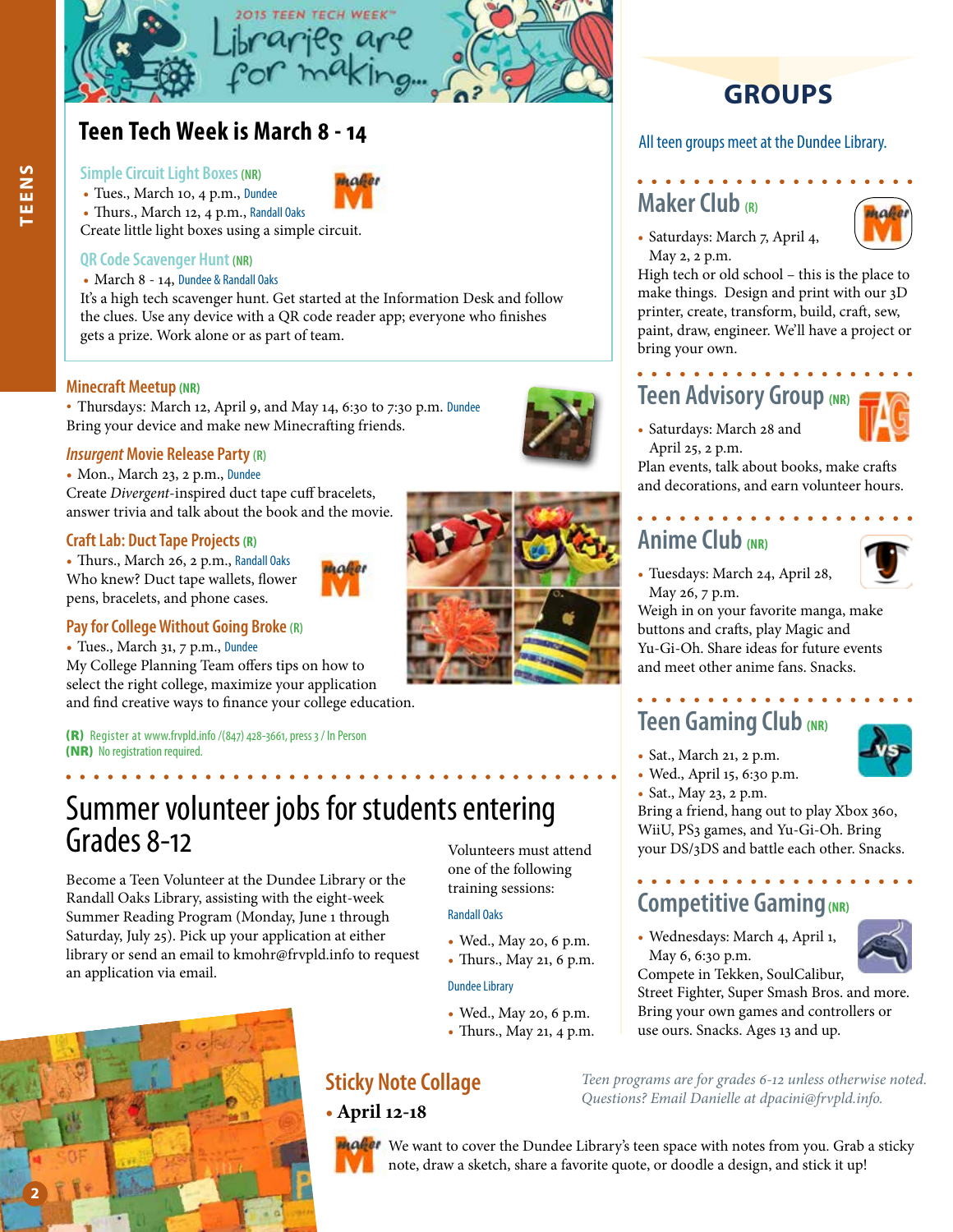#### *The Fox River Valley Libraries and the Dundee Township Historical Society are pleased to present...*

# National Preservation Week April 26 - May 2  $S_{\text{top by the Dundee}}$

### **PROGRAMS**

#### **Create a Family History Scrapbook Page (R)**

• Wed., April 29, 9:30 a.m. Dundee

Gather some family photos, a pair of scissors, and some adhesive/tape and make a scrapbook page featuring your own history.

Township Historical society's display at each program where you can pick up free guides on the preservation of photos, textiles, ceramic or glass, metal, furniture, home videos and more.

#### **Digital Photo Restoration (R)**

• Thurs., April 30, 9:15 to 9:45 a.m. Dundee

Live demonstration on restoring old photos. Learn to improve faded or dark images, cracks, tears, holes and missing pieces.

#### **Archival Storage of Photographs and Documents (R)**

• Thurs., April 30, 10 to 10:30 a.m. Dundee

Before you archive your precious paper documents and photographs, learn about helpful strategies and products that protect them from damage.

#### **Landmarks (R)**

• Thurs., April 30, 11 a.m. to Noon Dundee

Kane County Historic Preservation Commission Planner Julia Thavong will present current county landmarks, the process of designating an official landmark, and the protections that come along with it.

#### **Does Your Home Have a History? (R)**

• Sat., May 2, 2 p.m. Dundee

Jack Wendt from the Dundee Township Historical Society will share how to research your house, including how to have a DTHS plaque awarded.

#### **Preserving Family History – How Good An Ancestor Will You Be? (R)**

• Sat., May 2, 3 p.m. Dundee

Learn the beginning steps of researching your roots using digital and printed resources. Get started working on your lineage with experienced researchers.

*Thanks to the Friends of the Library who arrange and fund many of our adult programs.* 



#### **Danny Neal – Meteorology Marvel (NR)**

• Sat., March 7, 2 to 3 p.m. Randall Oaks Learn more about what causes frightening forces of nature with a real Northern Illinois Storm Chaser.

#### **Chicagoland Perennial Gardening (R)**

• Sun., March 15, 2 p.m. Dundee Learn about a hardy array of spring-to-fall perennials perfect for our area.

#### **Use Your Body to Heal Itself with Traditional Chinese Medicine (R)**

• Sun., March 22, 2 p.m. Dundee Dr. Yu Zhu will explain the benefits of acupuncture, herbal remedies, and therapeutic massage and manipulation.

#### **Main Street, Illinois (R)**

• Sun., April 19, 2 p.m. Dundee

Let the only person who has been to all 2,400 Illinois towns show you the everyday sights, sounds, people, and events that have made Main Street the address of choice across the state.

#### **Southern Michigan Beach Towns (R)**

• Sat., April 25, 1 p.m. Dundee Explore the longest continuous stretch of freshwater beach in the world featuring warm sandy beaches, blue water, sailboats, towering sand dunes, sunsets, lighthouses, Indian villages, 19th century forts, and lumbering camps.

#### **Wrigley Field's Last World Series (R)**

• Sun., May 3, 2 p.m. Dundee This is the year, right? Get ready by taking a look at rare film footage of the 1945 World Series alongside 1940's music.

(R) Register at www.frvpld.info /(847) 428-3661, press 3 / In Person (NR) No registration required.

# **LITERARY CLUBS**

#### **Dundee Library Book Club (NR)** Dundee

Gatherings are on the last Wednesday of the month at 1:30 p.m. and 7 p.m. Copies of the discussion books are available for pick up five weeks before the meetings. Questions? Call Anna at (224) 699-5836.

- March 25: *Caleb's Crossing* by Geraldine Brooks
- April 29: *Bunker Hill* by Nathaniel Philbrick
- May 27: *Prisoners of War* by Steve Yarbrough

#### **Grupo de Lectores del Valle de Fox (NR)** Dundee

El grupo se reune el jueves, 26 de marzo, 30 de abril y 28 de mayo, de 7 a 8:30 p.m. El grupo se fundó en parte para animar a más personas a participar en la superación personal. Para más información, llame Juana, (847) 409-0648 o grupo.valledefox@yahoo.com.

#### **Randall Oaks Poetry Night (NR)** Randall Oaks

Poetry lovers meet on the second Monday of the month from 6:30 to 7:30 p.m. to share impressions of classic poetry. Stop by the public service desk at the Randall Oaks Library to pick up your copy of the upcoming collection and then join us for lively discussion.

- March 9: *Ariel: The Restored Edition* by Sylvia Plath
- April 13: *The Panther & The Lash: Poems of Our Times* by Langston Hughes
- May 11: *The Dream of a Common Language: Poems, 1974-1977* by Adrienne Rich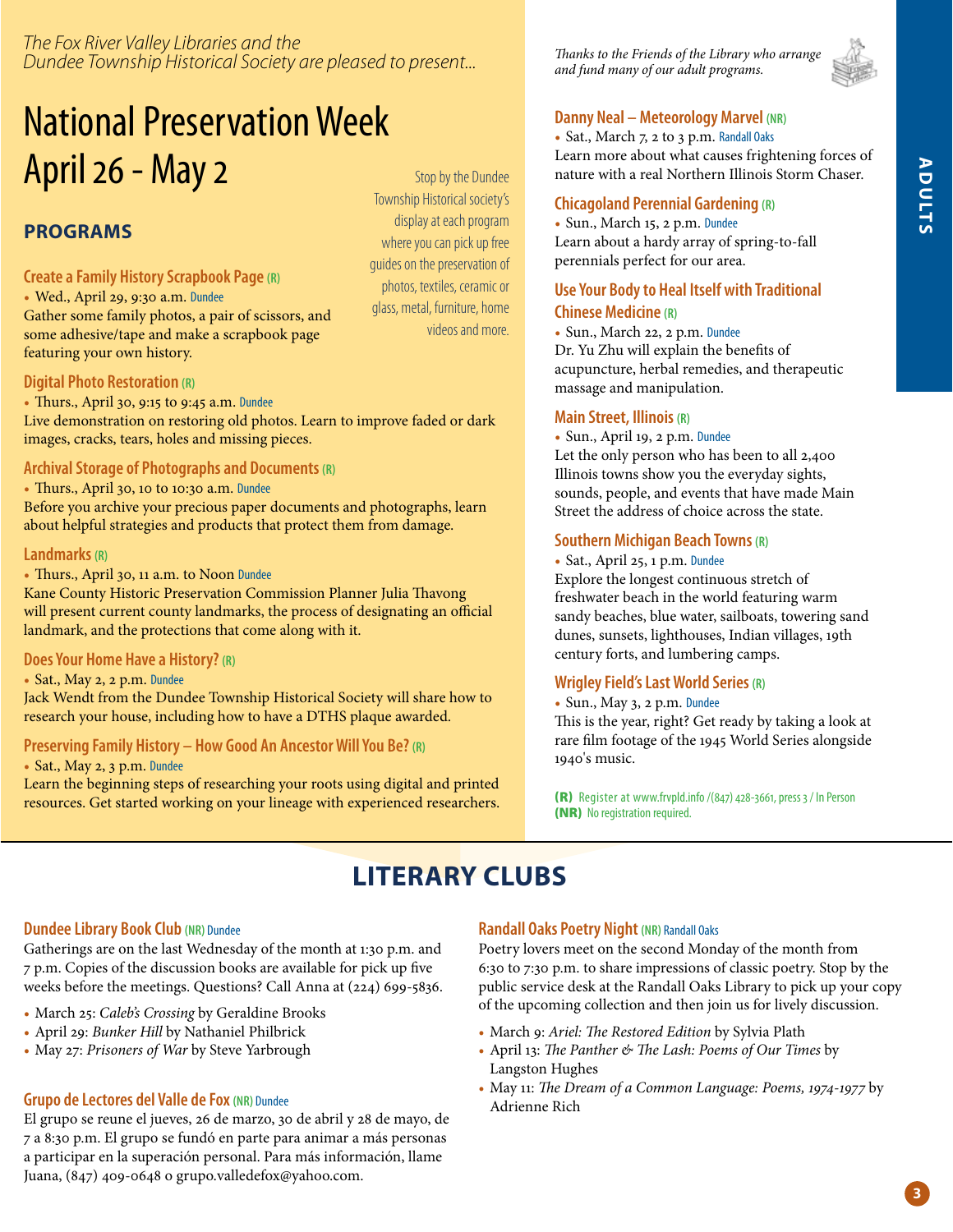# **All Ages**

#### **A Day with Hans Christian Anderson (R)**

• Fri., April 3, 2 to 4:30 p.m. Dundee Enjoy a movie, craft, and all around fun.

#### **National Train Day (R)**

• Sat., May 9, 10:30 a.m. to noon Dundee Celebrate trains with a movie and craft.

# **Pre-K - Kindergarten**

#### **If You Give a Pig a Party (R)**

• Tues., March 10, 6 to 7 p.m. Dundee Celebrate Laura Numeroff 's SIEM characters with books, activities, and a craft.

#### **You are invited to a [Mo Willems] Party! (R)**

• Fri., April 17, 3 to 4 p.m. Dundee Delight in Willems' most beloved characters with crafts and activities.

#### **Superhero Boot Camp (R)**

• Sat., May 16, 10 to 10:45 a.m. Dundee Super crafts and games.

#### **Grades 1-6**

#### **Make Your Own Leprechaun Trap (R)**

• Sat., March 14, 10 to 11 a.m. Dundee Create a leprechaun trap with materials we provide.

#### **Pixel Painting (R)**

• Fri., April 3, 11 a.m. Randall Oaks Using a specially pixelated picture we'll paint a beautiful watercolor portrait and learn the basics of photo manipulation.

мае

(R) Register at www.frvpld.info /(847) 428-3661, press 2 / In Person (NR) No registration required.

# **Grades 1-3**

#### **Rocket Science (R)**

• Fri., March 27, 2 to 3 p.m. Dundee Learn about stars and make a SIFM rocket ship that actually takes off.

#### **Spring Bunny Bounce (R)**

• Sat., March 28, 10 to 11 a.m. Dundee Hop into fun with stories and a craft.

#### **Read to a Dog (R)**

• Sat., April 4, 10 to 11 a.m. Dundee Sign up for a 10-minute time slot to read with Bauer, a certified therapy dog.

#### **Joy of Jelly Beans (R)**

• Tue., April 7, 4 to 4:45 p.m. Randall Oaks • Sat., April 18, 10 to 10:45 a.m. Dundee Enjoy the science, art, and fun SIFM of jelly beans.

#### **Kid Writer's Club (R)**

• Sat., April 11, 2 to 3 p.m. Dundee Have fun playing writing games, listening to stories, and making your own book.

#### **Reading In The Rain Forest (R)**

• Sat., April 25, 10 to 11 a.m. Dundee Romp through the rain forest SIEM layers, explore animal habitats, and make a craft.

# **Grades 4-6**

#### **Minecraft Meetup (NR)**

• Thursdays: March 12, April 9, and May 14, 6:30 to 7:30 p.m. Dundee



Bring your device and make new Minecrafting friends. No Creepers!

#### **Amelia Earhart's Flight (R)**

• Mon., March 23, 7 to 8 p.m. Dundee Learn about how planes fly by **SIEM** making and flying a paper plane.

#### **Model Kit Maker Mayhem (R)**

• Sat., May 9, 2 p.m. Randall Oaks You put a cool car or monster truck model kit together —you get to keep it!



#### **Scratching the Surface (R)**

• Tues., May 26, 6:30 to 7:30 p.m. Dundee Learn about computer **SIFM** programming with Scratch.



# **All Day Crafts @ Dundee Library (NR)**



Drop in any time for these themed crafts; we have all the materials and instructions so you can have all the fun.

**Incredible Kid Day** Fri., March 13 **Bill Martin Jr.'s (Brown Bear, Brown Bear) Birthday** Fri., March 20 **Arbor Day** Fri., April 24 **Star Wars Day** Mon., May 4

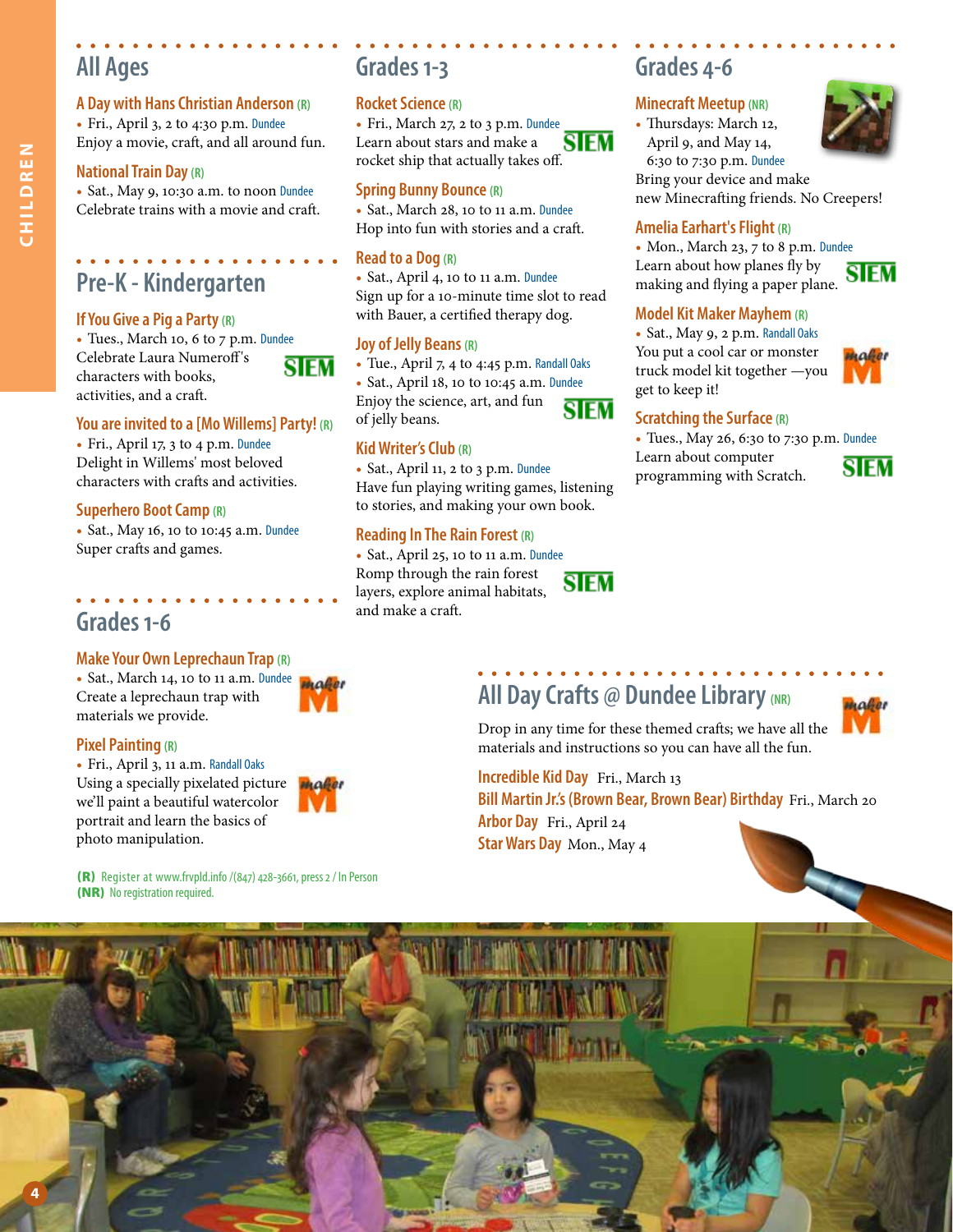# GRIFFIER CAMPOUT

# **Sunday, May 10-Saturday, May 16**

**Critter Drop off: May 3-9 Critter Pickup: May 18-24**

**During the day, your friends will be tucked into their sleeping bags, but at night they will be out and about, exploring the library. What will they do? Read? Watch movies? Order pizza? Watch our website, Facebook page, and the library to see how your critters spent their nights at the library.**

(R) Register at www.frvpld.info /(847) 428-3661, press 2 / In Person (NR) No registration required.



# March 16 through May 8

#### **BYOB Baby (0-11 months) (NR)**

- Tuesdays, 10 to 10:30 a.m. Randall Oaks
- Wednesdays, 10 to 10:30 a.m. Dundee

#### **Wonderful Ones (12-23 months) (NR)**

- Mondays, 10 to 10:30 a.m. Dundee
- *Stay for Free Play at 10:30 a.m.*
- Wednesdays, 10 to 10:30 a.m. Randall Oaks

#### **Free Play (Birth to 6 years old) (NR)**

• Mondays, 10:30 to 11:30 a.m. Dundee Children can enjoy toys, puzzles, books, blocks, and riding toys while adult caregivers visit.

#### **Tremendous Twos (24-35 months) (NR)**

- Tuesdays, 10 to 10:30 a.m. Dundee
- Fridays, 10 to 10:30 a.m. Randall Oaks

# **Family Programs**

#### **Family Dance Party! (NR)**

- Mon., March 2, 10 to 10:30 a.m. Randall Oaks
- Tues., March 3, 6:30 to 7 p.m. Dundee
- Wed., March 4, 10 to 10:30 a.m. Dundee
- Mon., May 18, 10 to 10:30 a.m. Randall Oaks
- Tues., May 19, 6:30 to 7 p.m. Dundee

• Wed., May 20, 10 to 10:30 a.m. Dundee Enjoy music, movement, and instruments.

#### **MmmmmMake a Pie (R)**

• Sat., March 21, 11 a.m. to 12:30 p.m. Dundee Learn to make two different pies from scratch. Eat one here; bake one at home.

#### **Prizes for Poems (NR)**

• April  $6 - 11$  Randall Oaks

Celebrate National Poetry Month. Read a poem to a librarian for a prize!

#### **Make an LED Bug (R)**

• Thurs., April 16, 6 to 7 p.m. Dundee Get creative with magnets, batteries and LEDs.



#### **Día de los Niños/Día de los Libros (Child's Day/Book Day) (R)**

• Tues., April 28, 6:30 to 7:30 p.m. Dundee Celebrate this national holiday with stories, songs, and a craft.

#### **Star Wars Night (NR)**

• Mon., May 4, 6 to 8 p.m. Dundee Bring the family and a blanket; watch the movie and make a light saber.

#### **Star Wars Rebels (NR)**

• Sun., May 3, 2 to 3 p.m. Randall Oaks Star Wars characters, movie props, crafts and more. Register, you will not!

**Preschool Fables & Fun (36 months to Pre-K) (R)**

For children comfortable attending alone. Stories and crafts.

**Bilingual Storytime/Cuentos Bilingües (All Ages) (NR)** • Tuesdays, 6:30 to 7 p.m. / Martes, 6:30 to 7 p.m. Dundee Children of all ages will enjoy stories and songs in English and Spanish. / Niños de todas edades gozaran

**Monday Storytime @ Randall Oaks (All Ages) (NR)**

• Tuesdays, 10 to 10:45 a.m. Dundee • Wednesdays, 3:30 to 4:15 p.m. Dundee

cuentos y canciones en español e inglés. **Family Pajama Storytime (All Ages) (NR)** • Thursdays, 6:30 to 7 p.m. Dundee Even more fun when wearing pajamas.

• Mondays, 10:30 to 11 a.m. Randall Oaks

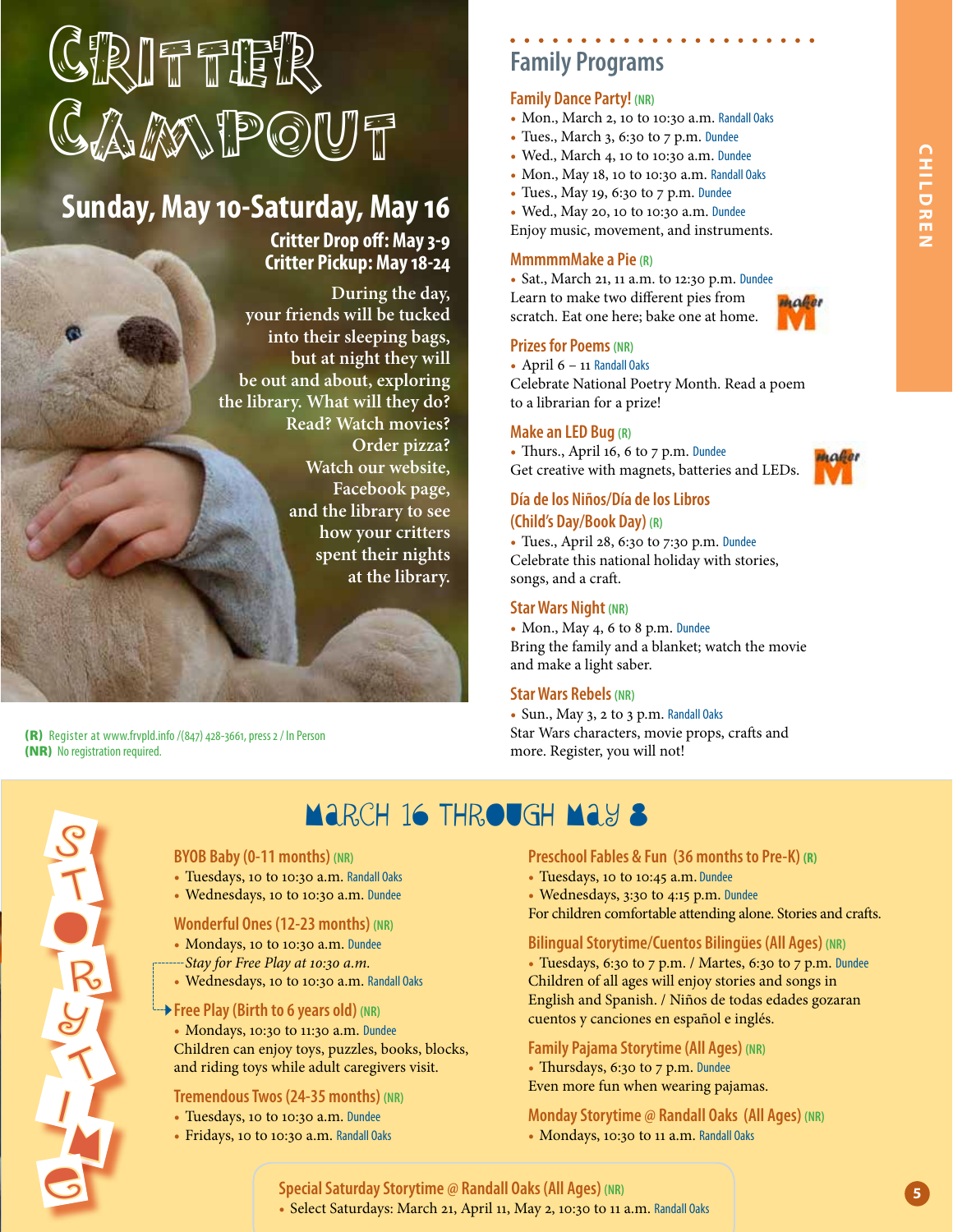# **3D Printing**

*Explore how to create designs for 3D printing using Tinkercad and Sketchup in these hands-on classes. Final project can be printed on our 3D printer. Basic Internet and computer skills needed.*

#### **Intro to 3D for Kids (Grades 4-6) (R)**

• Mondays, March 16, April 6, 6:30 to 8 p.m. Dundee **Intro to 3D for Teens (Grades 7-12) (R)**

- Wed., March 18, 6:30 to 8 p.m. Dundee
- Tues., April 7, 6:30 to 8 p.m. Dundee
- Wed., May 27, 6:30 to 8 p.m. Dundee

#### **Intro to 3D for Adults (R)**

- Thurs., March 19, 6:30 to 8 p.m. Dundee
- Thurs., April 9, 6:30 to 8 p.m. Dundee
- Thurs, May 28, 6:30 to 8 p.m. Dundee

#### **3D Printing Drop-In (R)**

• Thurs., April 23, 6:30 to 8:30 p.m. Dundee Drop in anytime to get help with designing 3D objects.

#### **Intro to 3D for Everyone (R)**

- Sat., March 28, 2 to 3:30 p.m. Randall Oaks
- Sat., April 18, 2 to 3:30 p.m. Randall Oaks

#### **Computer Basics**

*Hands-on, beginner level classes using FRVPLD computers.* 

#### **Learn the Mouse and Keyboard (R)**

• Tues., April 21, 2 to 3:30 p.m. Dundee **Intro to the Internet (R)** • Wed., April 22, 2 to 3:30 p.m. Dundee **Get the Most Out of Email (R)** • Thurs., April 23, 2 to 3:30 p.m. Dundee

#### **Intro to Microsoft Office**

*Hands-on, beginner level classes using FRVPLD computers. Basic computer skills required.*

#### **Excel 2010 (R)**

• Mon., March 23, 2 to 3:30 p.m. Dundee **PowerPoint 2010 (R)**

• Mon., March 30, 2 to 3:30 p.m. Dundee **Publisher 2010 (R)**

• Thurs., April 2, 7 to 8:30 p.m. Dundee

#### **Intermediate Microsoft Office**

*Hands-on classes using FRVPLD computers. Basic knowledge of these programs required.*

#### **Excel 2010 (R)**

**6**

• Mon., April 20, 7 to 8:30 p.m. Dundee **PowerPoint 2010 (R)**

• Mon., April 27, 7 to 8:30 p.m. Dundee

#### **Specialty Classes**

*Hands-on classes using FRVPLD computers. Basic computer skills required.*

#### **Create a Blog or Website with WordPress (R)**

• Mon., March 9, 6:30 to 8:30 p.m. Dundee For users creating a new WordPress site. Working knowledge of the Web and computer required.

#### **Audacity: Free Audio Editing & Recording (R)**

• Thurs., May 21, 7 to 8:30 p.m. Dundee Intermediate computer skills required.

#### **Word 2010: Mail Merge (R)**

• Mon., May 11, 7 to 8:30 p.m. Dundee

**Excel 2010: Pivot Tables (R)**

• Mon., May 18, 7 to 8:30 p.m. Dundee

#### **Social Media**

*No computer skills are necessary for these technology demonstrations.*

#### **Pinterest (R)**

- Wed., April 8, 6:30 to 7:30 p.m. Randall Oaks **Instagram (R)**
- Wed., May 6, 6:30 to 7:30 p.m. Randall 0aks

(R) Register at www.frvpld.info /(847) 428-3661, press 3 / In Person (NR) No registration required.

#### **Device and Web Tool Demos**

*No computer skills are necessary for these technology demonstrations.*

#### **Buy and Sell on Craigslist (R)**

• Wed., March 11, 6:30 to 7:30 p.m. Randall Oaks

**Meet-n-Greet** 

**our 3D Printer**

**Drop in.**

Sunday

April 12

2 p.m.

Randall

Oaks

#### **iPad & iPhone Tips (R)**

• Thurs., March 12, 7 to 8:30 p.m. Dundee Bring your device or try ours.

#### **Outlook 2010 Demo (R)**

• Mon., April 13, 7 to 8:30 p.m. Dundee

#### **How to Buy and Sell on eBay (R)**

• Mon., May 4, 7 to 8:30 p.m. Dundee

**Cloud File Storage (R)** • Thurs., May 7, 7 to 8:30 p.m. Dundee

#### **Free Advice for Your Device (R)**

• Thurs., May 14, 6:30 to 8:30 p.m. Dundee Drop by for tips on using your smartphone, tablet or e-reader.

#### **Resume and Job Search (R)**

• Fri., May 22, 2 to 3:30 p.m. Dundee

# **One on One**

#### **One-on-One Tech Help (R)** Dundee

Schedule a free one-on-one session for help with e-readers, mobile devices, library resources, or computer programs. Call Jason Pinshower at (224) 699-5835 or email jpinshower@frvpld.info. Also available in Spanish.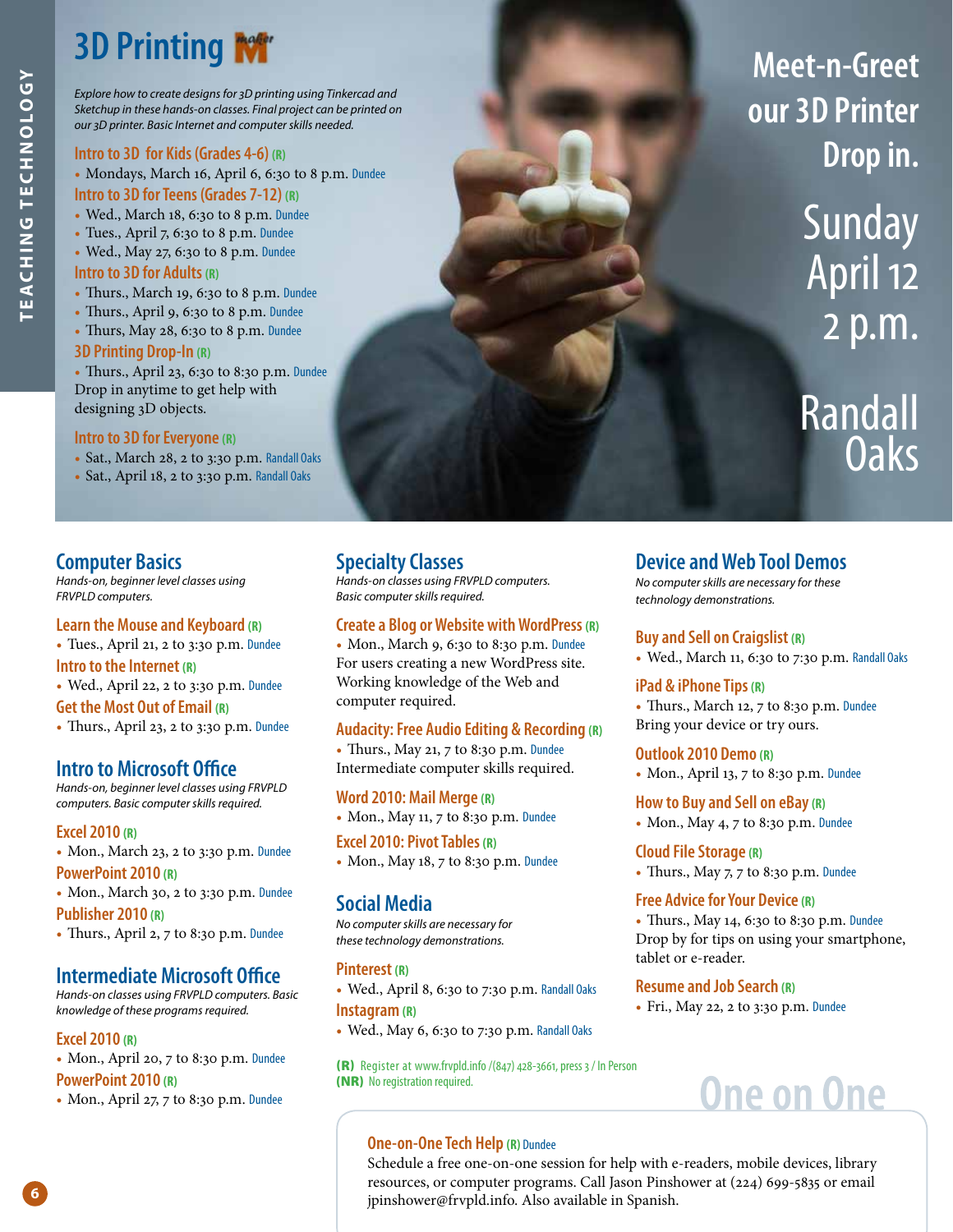#### **Introducción a Computadoras**

Clases interactivas usando las computadoras de la biblioteca. Con excepción de la Clase Parte Uno, se requiere conocimiento básico con el ratón y el teclado.

#### **Windows 8.1 (R)**

• Miércoles, 25 de Marzo, 7 a 8:30 p.m. Dundee Aprenda como usar y navegar este estilo de Windows. Traiga su propio aparato o simplemente venga a la presentación. Demostración.

#### **Introducción a Computadoras Parte Uno: Lo Básico (R)**

• Miércoles, 8 de Abril, 7 a 8:30 p.m. Dundee Aprenda como usar el ratón y el teclado, como abrir un programa, salvar archivos y otras habilidades útiles. Ninguna habilidad con la computadora es necesaria para esta clase.

#### **Introducción a Computadoras Parte Dos: El Internet (R)**

• Miércoles, 15 de Abril, 7 a 8:30 p.m. Dundee Descubra todo lo que necesita saber para usar el Internet.

#### **Introducción a Computadoras Parte Tres: El Email (R)**

• Miércoles, 22 de Abril, 7 a 8:30 p.m. Dundee ¿Que es e-mail y como lo uso? Aprenda esto y mucho más en la última parte de esta serie.

#### **Introducción a Microsoft Word (R)**

• Miércoles, 29 de Abril, 7 a 8:30 p.m. Dundee Esta clase le dará a conocer Microsoft Word, un programa para crear documentos. Descubriremos cómo crear y editar texto por medio de la construcción de un currículum.

#### **Las Redes Sociales**

Clases interactivas usando las computadoras de la biblioteca. Requiere conocimiento básico con el ratón, el teclado e Internet.

#### **Introducción a Facebook (R)**

- Miércoles, 4 de Marzo, 7 a 8:30 p.m. Dundee
- Miércoles, 13 de Mayo, 7 a 8:30 p.m. Dundee

Descubriremos lo que hace Facebook uno de los sitios de redes sociales más populares del mundo. Dundee

#### **Introducción a Twitter (R)**

- Miércoles, 11 de Marzo, 7 a 8:30 p.m. Dundee
- Miércoles, 20 de Mayo, 7 a 8:30 p.m. Dundee

Aprenda cómo obtener el máximo provecho de este medio de comunicación social. Demostración.

#### **Clases Especializadas**

Requiere conocimiento básico con el ratón, el teclado e Internet.

#### **Protéjase En El Internet (R)**

• Domingo, 29 de Marzo, 2 a 3:30 p.m. Dundee Protéjase y proteja su privacidad usando el Internet. Aprenda lo esencial de la seguridad en el Internet. Demostración.

#### **Editando Fotos (R)**

• Miércoles, 1 de Abril, 7 a 8:30 p.m. Dundee Aprenda administrar y editar sus fotos digitales usando programas gratuitos. Demostración.

#### **Servicios de la biblioteca (R)**

• Domingo, 26 de Abril, 2 a 3:30 p.m. Dundee La biblioteca ofrece muchos recursos y servicios. Aprenda de estos servicios y mucho más. Demostración.

#### **Introducción a Ebay (R)**

• Miércoles, 6 de Mayo, 7 a 8:30 p.m. Dundee

Aprenda como crear una cuenta de eBay y como utilizarla para comprar y vender artículos. Demostración.

#### **Banca en Línea (R)**

• Domingo, 10 de Mayo, 2 a 3:30 p.m. Dundee Aprenda como revisar sus saldos, movimientos y estado de cuenta en línea. Demostración.

(R) Registra en www.frvpld.info /(847) 428-3661, oprima 3 / En Persona (NR) No es necesario incribirse.

#### **Introducción a Skype (R)**

• Domingo, 15 de Marzo, 2 a 3:30 p.m. Dundee

• Domingo, 24 de Mayo, 2 a 3:30 p.m. Dundee Manténgase en contacto con familiares y amigos a través de este servicio de Internet gratuito para las llamadas telefónicas y de vídeo. Demostración.

# **The Theory of Everything (PG-13; 2 hr. 3 min.) SHOWTIMES**

• Wed., March 11, 6 p.m. Dundee

**Alexander and the Terrible, Horrible, No Good, Very Bad Day (PG; 1 hr. 21 min.)** • Sat., March 14, 2 p.m. Dundee **Whiplash (R; 1 hr. 47 min.)**

• Wed., April 8, 6 p.m. Dundee

*Drop in. Doors open 30 minutes before showtime for free popcorn and refreshments. Children under age 9 must be accompanied by an adult.*

> **Big Hero 6 (PG; 1 hr. 42 min.)** • Sat., April 11, 2 p.m. Dundee **Annie (PG; 1 hr 58 min.)** • Sat., April 25, 1 p.m. Randall Oaks **Unbroken (PG-13; 2 hr. 17 min.)** • Wed., May 13, 6 p.m. Dundee **Penguins of Madagascar (PG; 1 hr. 32 min.)** • Sat., May 16, 2 p.m. Dundee